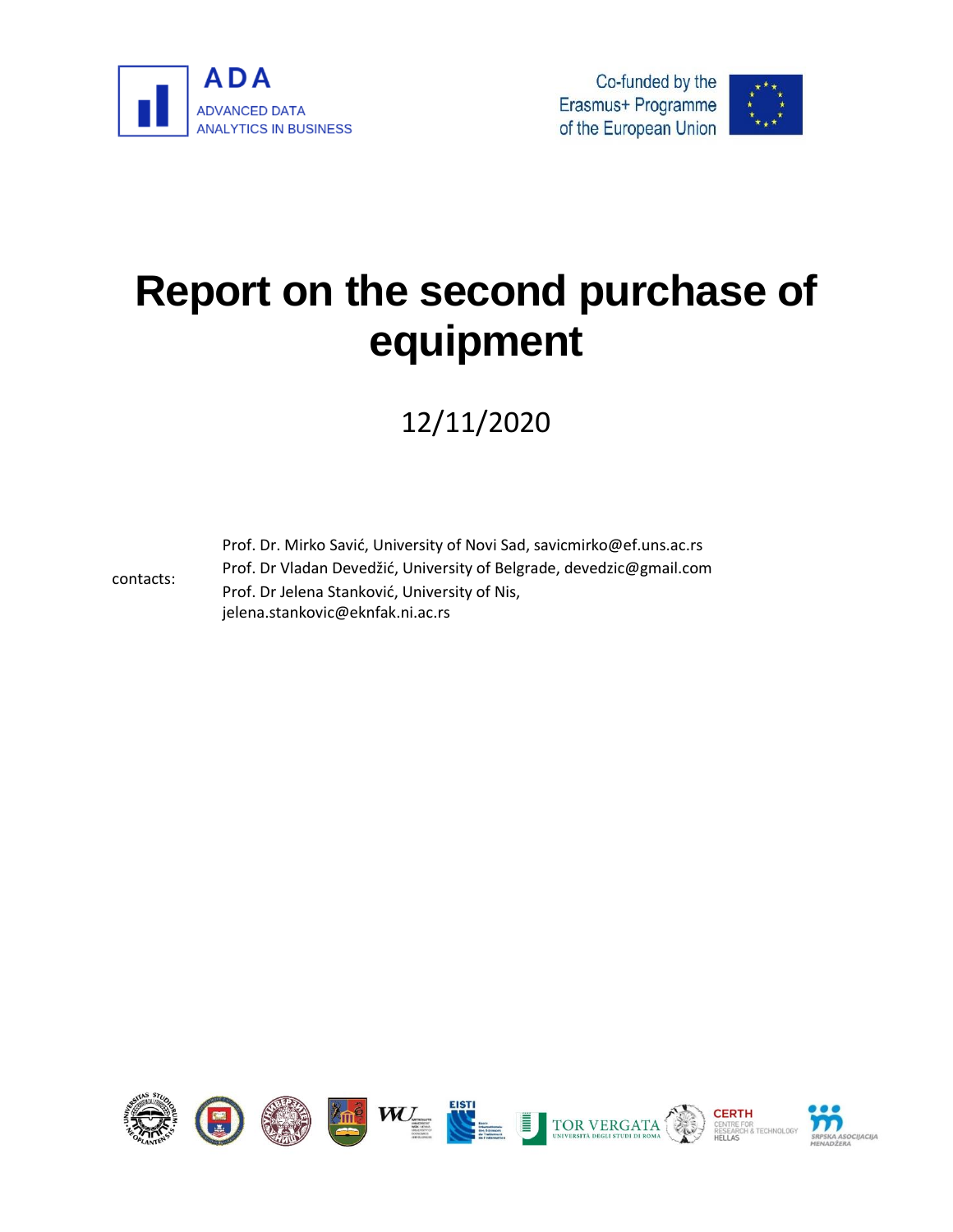| Project acronym:    | ADA                                   |
|---------------------|---------------------------------------|
| Project full title: | Advanced Data Analytics in Business   |
| Project No:         | 598829-EPP-1-2018-1-RS-EPPKA2-CBHE-JP |
| Funding scheme:     | ERASMUS+                              |
| Project start date: | November 15, 2018                     |
| Project duration:   | 36 months                             |

| Abstract | This is the report about the second round of equipment purchase on<br>the ADA project, carried out in the summer 2020. |
|----------|------------------------------------------------------------------------------------------------------------------------|
|          |                                                                                                                        |

| Title of document:   | Report on the second purchase of equipment 12/11/2020       |
|----------------------|-------------------------------------------------------------|
| Work package:        | WP 2: Preparations for implementation of new master program |
| Activity:            | 2.1 Equipment purchase                                      |
| Last version date:   | 12/11/2020                                                  |
| File name:           | 2.1.2 Report on the second purchase of equipment 12/11/2020 |
| Number of pages:     | 4                                                           |
| Dissemination level: | Consortium                                                  |

### VERSIONING AND CONTRIBUTION HISTORY

| Version          | Date       | <b>Revision description</b> | Partner responsible |  |
|------------------|------------|-----------------------------|---------------------|--|
| $V$ 1.0          | 21/08/2020 | First version               | <b>UNS</b>          |  |
| V <sub>2.0</sub> | 12/11/2020 | Second version              | <b>UNS</b>          |  |

### DISCLAIMER

The European Commission support for the production of this publication does not constitute an endorsement of the contents which reflects the views only of the authors, and the Commission cannot be held responsible for any use which may be made of the information contained therein.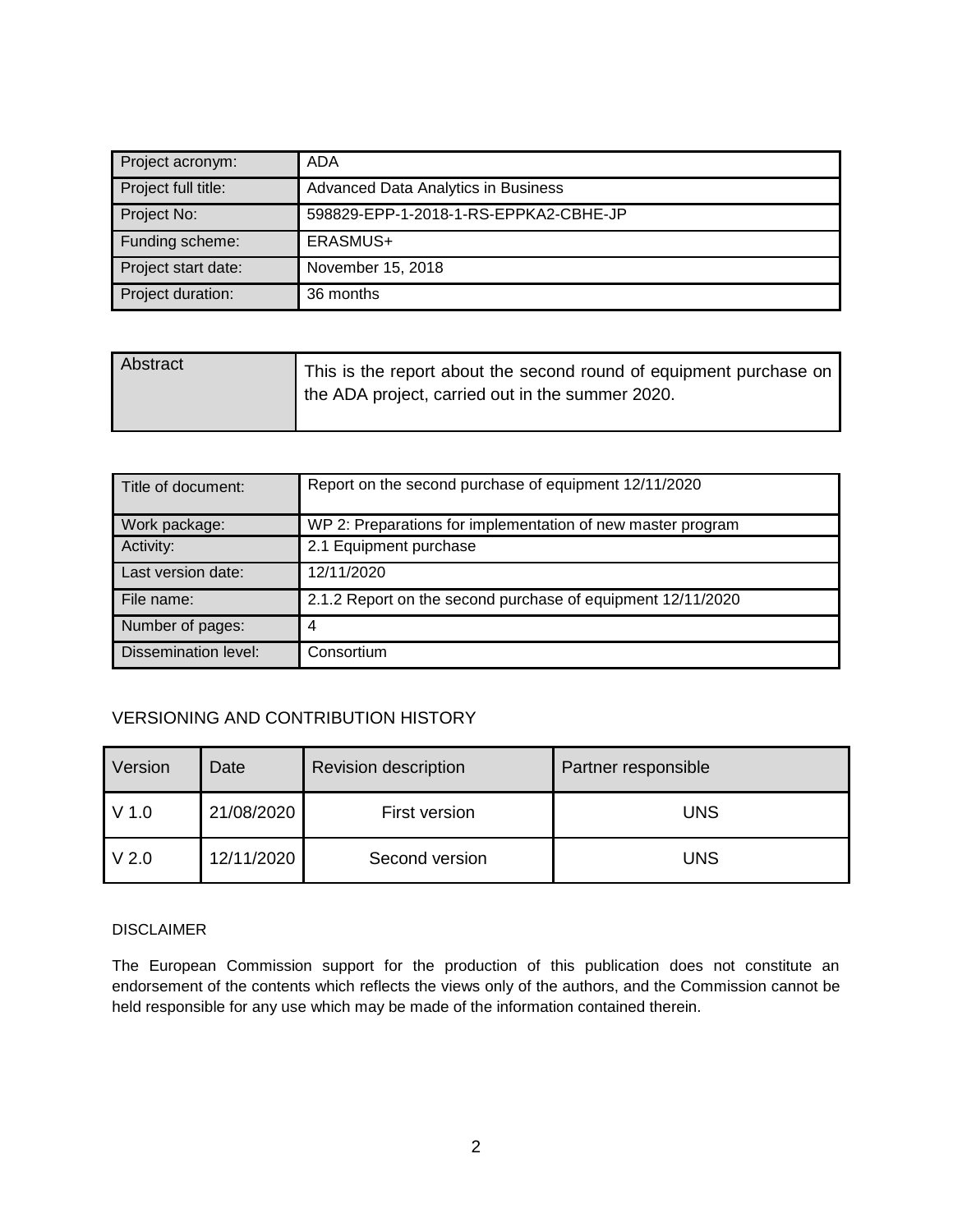## **Overview of the purchase of equipment**

Procedure for the purchase of equipment and public call started in June 2020. University of Novi Sad led the JOINT public procurement for all four universities. Serbian law defines the time frame for the tendering procedure so that the bids are submitted within 30 days of publication of invitation and the contract may be concluded at the earliest 10 days after the bid opening and consequent contract award declaration. The budget for the second purchase is in the Annex 1 of this report. The list of equipment for the second round of purchase is in the Annex 2 of this report.

The public call was announced in June 2020, while public bid opening was conducted on July 13<sup>th</sup>, at Univesity of Novi Sad.

There were four bidders:

Uspon DOO Cacak, JAPI COM DOO Novi Sad, Elektronik partner DOO Belgrade, and AS Computers&Technology DOO Novi Sad.

The best bid was submitted by Elektronik partner DOO Belgrade. The decision of tendering committee was unanimous.

The contracts with Elektronik partner DOO Belgrade were signed during September 2021 and equpment was delivered and payed during October 2020.

### **ANNEX 1 Remaining budget after the first purchase of equipment**

| Partner | <b>Amount in EUR</b> |
|---------|----------------------|
| UNS     | 8,685                |
| UB      | 6,442                |
| UNI     | 3,186                |
| UNIKG   | 3,167                |
| Total   | 21,479               |